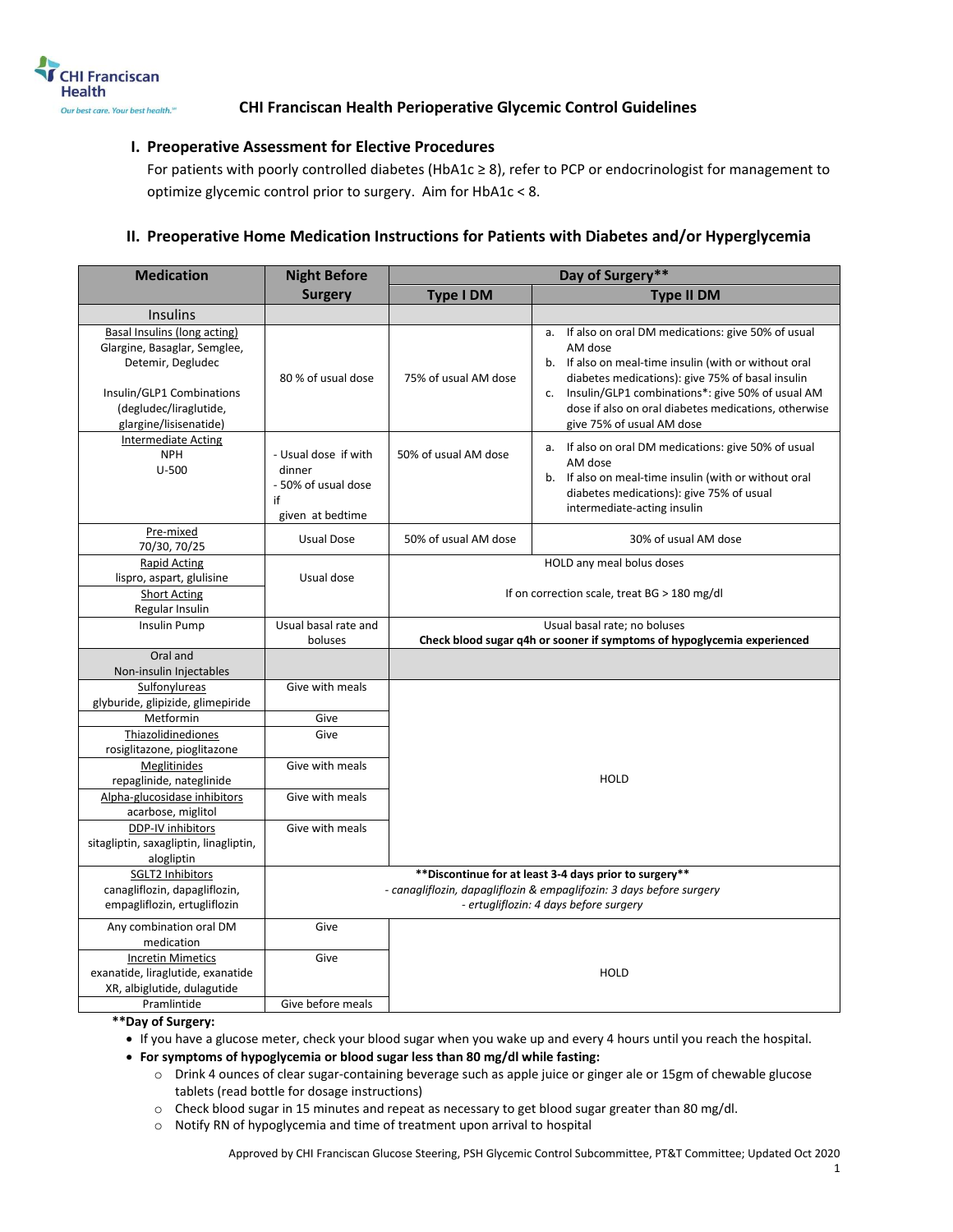

### **III. Preoperative Management upon Hospital Arrival**

A. Check capillary blood glucose (BG) level upon arrival to preoperative area if:

| Patient with diabetes mellitus (DM)                                                                                                                                     | Patient without known diagnosis of diabetes, with the following risk factors (may omit if<br>fasting $BG \leq 130$ or random $BG < 180$ on BMP/CMP completed within the last 4 weeks):<br>BMI > 30<br>Age > 45<br>OR |
|-------------------------------------------------------------------------------------------------------------------------------------------------------------------------|----------------------------------------------------------------------------------------------------------------------------------------------------------------------------------------------------------------------|
| A. Check BG every 2 hours and treat per<br><b>Glycemic Control Guidelines (Table B)</b><br>Confirm most recent diabetes<br>В.<br>medication/insulin dose and time taken | A. If BG > 180 mg/dl notify Anesthesia.<br>Check BG every 2 hours and treat per Glycemic Control Guidelines (see Table B)<br>Provide "Pre-operative screening for hyperglycemia letter" to patient                   |

- B. Table B Hospital Preoperative Glycemic Control Guidelines
	- **Enter all insulin orders as "STAT".** Lispro insulin will be available in Pyxis. Basal (intermediate or longacting) insulin and insulin infusions will come from central pharmacy.
	- **Patients with Insulin Pumps** Continue 100% basal rate. Treat per Table B and C.
	- **If BG < 150 mg/dL for fasting patients with diabetes receiving insulin**, consider infusing dextrose\* at 5 gm/hr (e.g. D51/2NS at 100 ml/hr, D10W at 50 ml/hr)

**\*** Sufficient glucose is recommended to prevent catabolism, starvation ketosis, and insulin-induced hypoglycemia.

### **Table B – Hospital Preoperative Glycemic Control Guidelines**

| <b>BG Level</b> | <b>Initial Treatment</b>                                                                                                                                                                                                                                                     | <b>Ongoing Management</b>                                                                                                                                                                                                             |
|-----------------|------------------------------------------------------------------------------------------------------------------------------------------------------------------------------------------------------------------------------------------------------------------------------|---------------------------------------------------------------------------------------------------------------------------------------------------------------------------------------------------------------------------------------|
|                 | 1. RN TO CONFIRM/OBTAIN ALL INITIAL INSULIN ORDERS WITH ANESTHESIA.<br>give insulin per Table C-AM SQ insulin table if AM basal dose was not administered at home. Order STAT.<br>3. RN may continue ongoing treatment per insulin drip protocol or lispro correction scale. | 2. For patients with diabetes, confirm most recent diabetes med/insulin dose and time taken. For insulin-dependent DM,                                                                                                                |
| BG < 50         | Start D51/2NS at 100 ml/hr<br>Give 50ml (1 amp) D50W IVP                                                                                                                                                                                                                     | Notify Anesthesia.<br>Recheck BG every 15 minutes and treat accordingly until BG is                                                                                                                                                   |
| <b>BG 50-79</b> | Start D51/2NS at 100 ml/hr<br>$\bullet$<br>Give 25ml (1/2 amp) D50W IVP                                                                                                                                                                                                      | $\geq$ 80 mg/dl.<br>Once BG > 80 mg/dl, recheck BG in 1 hour<br>$\bullet$<br>Treat according to BG values on this table<br>$\bullet$                                                                                                  |
| BG 80-139       |                                                                                                                                                                                                                                                                              | Recheck BG in 2 hours<br>$\bullet$<br>If BG rises above 150, give lispro correction insulin per scale<br>below.                                                                                                                       |
| BG 140-180      | If patient has diabetes:                                                                                                                                                                                                                                                     | Insulin infusion:                                                                                                                                                                                                                     |
| (Goal)          | For major surgery, critically ill patients or<br>anticipated OR time > 2 hours, start insulin<br>infusion per protocol **<br>For all other patients, with or without DM, administer                                                                                          | Glucommander: Recheck BG per Glucommander directions<br>Non-Glucommander: Recheck BG hourly until 3 consecutive<br>$\bullet$<br>BG results within 100-180mg/dL, then every 2 hrs<br>Subcutaneous insulin:                             |
|                 | lispro correction scale prn                                                                                                                                                                                                                                                  | Recheck BG in 2 hours<br>$\bullet$                                                                                                                                                                                                    |
| BG 181-300      | For major surgery, critically ill patients or<br>anticipated OR time > 2 hours, start insulin<br>infusion per protocol**<br>For all other patients with or without DM,<br>administer lispro correction scale prn                                                             | DO NOT re-dose correction lispro insulin more frequently<br>$\bullet$<br>than every 2 hours<br>If two lispro insulin doses given in previous 4 hours and BG ><br>$\bullet$<br>180, consider starting insulin infusion per protocol**. |
| BG > 300        | Contact Anesthesia to start insulin infusion per<br>protocol**<br>Consider rescheduling elective procedures<br>$\mathbf{u}$ and $\mathbf{v}$ and $\mathbf{v}$ and $\mathbf{v}$<br>$\sim$ $\sim$ $\sim$ $\sim$ $\sim$ $\sim$ $\sim$ $\sim$                                    | Recheck BG per protocol.<br>$\bullet$<br>and the contract of the contract of the contract of the contract of the contract of<br>$\sim$                                                                                                |

\*\* Insulin protocols available include Glucommander insulin infusion or non-Glucommander insulin algorithm – see Preoperative Glycemic Control Order Set. In order to transition to Glucommander SubQ it is recommended to stabilize patients on the Glucommander insulin infusion for a minimum of 6 hours. If shorter time frames are desired, recommend using the non-Glucommander insulin infusion.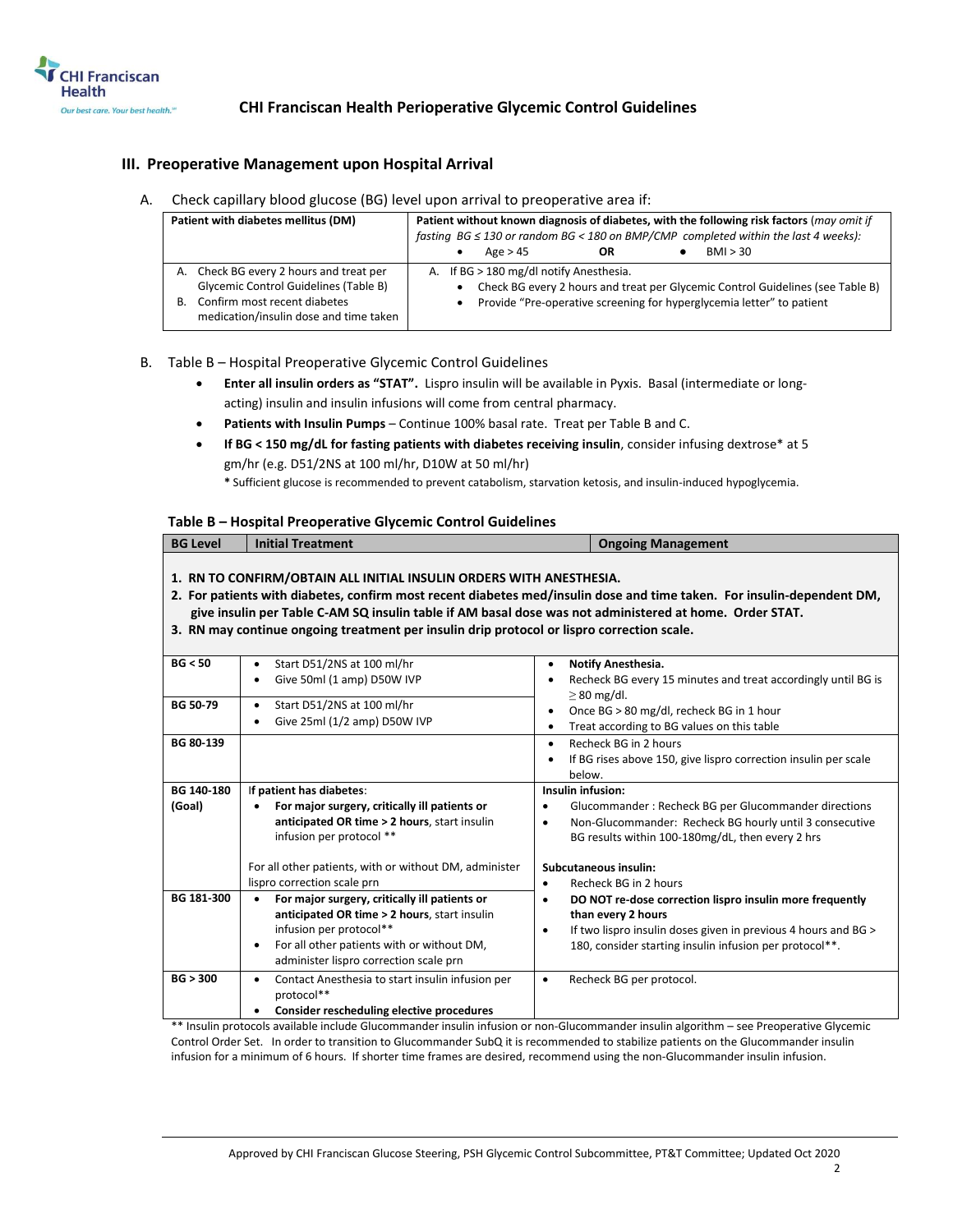

| <b>Lispro Insulin Subcutaneous Correction Scale:</b><br>** DO NOT give lispro insulin more frequently than every 2 hours** |                                               |                  |          |
|----------------------------------------------------------------------------------------------------------------------------|-----------------------------------------------|------------------|----------|
|                                                                                                                            | BMI < 25                                      | <b>BMI 25-30</b> | BMI > 30 |
| Lispro insulin Units (Subcutaneous)<br><b>Blood Glucose (mg/dl)</b>                                                        |                                               |                  |          |
| < 150                                                                                                                      | 0 unit                                        | 0 unit           | 0 unit   |
| 150-200                                                                                                                    | 2 units                                       | 3 units          | 4 units  |
| 201-250                                                                                                                    | 4 units                                       | 6 units          | 8 units  |
| 251-300                                                                                                                    | 6 units                                       | 9 units          | 11 units |
| > 300                                                                                                                      | Notify Anesthesia and start insulin infusion. |                  |          |

### C. **Table C - AM Subcutaneous Insulin Dose (DO NOT GIVE IF ALREADY GIVEN IN AM PRIOR TO ARRIVAL)**

|                     | <b>Home Insulin</b>               | <b>Insulin (Subcutaneous) Dose to Administer</b> |                                  |                     |
|---------------------|-----------------------------------|--------------------------------------------------|----------------------------------|---------------------|
| <b>Admission BG</b> |                                   | 80-180 mg/dl                                     | $>180$ mg/dl                     |                     |
|                     | Once daily (PM) glargine/ detemir | None                                             | Glargine 50% of PM dose          |                     |
| <b>Insulin</b>      | Once daily (AM) glargine/ detemir | Glargine 75% of AM dose                          | Glargine 100% of AM dose         |                     |
| Dependent           | Twice daily Glargine/ detemir     | Glargine 75% of AM dose                          | Glargine 100% of AM dose         | + lispro            |
| <b>DM</b>           | <b>NPH</b>                        | NPH 50% of AM dose                               | NPH 75% of AM dose               | correction<br>scale |
|                     | 70/30 or 75/25                    | 35% of total AM dose as NPH                      | 50% of total AM dose as NPH      |                     |
|                     | Insulin pump*                     | 100% basal rate, no pump boluses                 | 100% basal rate; no pump boluses |                     |

### D. **Non-Glucommander Insulin Infusion\*** – Use "Preoperative Glycemic Control" order set. **Check BG hourly.**

- 1. **Start insulin infusion** when BG is 140mg/dL or greater.
- 2. Calculate **initial** drip rate using the following formula: **[(BG-60) x 0.03 = drip rate]**, round to the nearest unit.
- 3. Ongoing drip management:

| $\mathbf{u}$ . $\mathbf{u}$ . The set of $\mathbf{u}$ |                                                                                      |                                                                                                                                                                                                                 |
|-------------------------------------------------------|--------------------------------------------------------------------------------------|-----------------------------------------------------------------------------------------------------------------------------------------------------------------------------------------------------------------|
| BG (mg/dl)                                            | Insulin Infusion Titration                                                           | <b>Ongoing Management/BG Monitoring</b>                                                                                                                                                                         |
| < 70                                                  | Turn off drip. If awake give 25 ml<br>D50W IVP. If obtunded, give 50<br>ml D50W IVP. | Recheck BG in 15 min. Repeat treatment if BG < 70<br>mg/dl. Recheck BG every 30 min until BG > 70 mg/dl<br>then resume hourly BG checks. Restart infusion after BG<br>> 120 mg/dl (decrease multiplier by 0.01) |
| 70-99                                                 | Decrease multiplier by 0.01                                                          | • Infusion rate = $[(BG-60)$ x multiplier)], round to the                                                                                                                                                       |
| 100-180                                               | No change in multiplier                                                              | nearest unit                                                                                                                                                                                                    |
| >180                                                  | Increase multiplier by 0.01                                                          | Hourly BG checks                                                                                                                                                                                                |

\* *Harrison uses a different insulin infusion algorithm; refer to preoperative glycemic control order set.*

E. **Glucommander Insulin Infusion** – Use "Glucommander Insulin Infusion ED/IP" order set in Epic. Provider to specify multiplier and goal BG range. **Adjust infusion rate and check BG per Glucommander directions.**

### **IV. Intraoperative Management** (Select appropriate option A or B)

- A. **Non-Glucommander Insulin infusion\***:
	- **Infusions are recommended for all major surgery, critically ill patients, or surgery anticipated to last > 2 hours**
	- If BG drops below 150 mg/dL, consider infusing dextrose for NPO patients with diabetes at 5 gm/hr (e.g. D51/2NS at 100 ml/hr, D10W at 50 ml/hr).
		- 1. **Start insulin infusion** when BG is -140 mg/dL or greater.
		- 2. Calculate **initial** drip rate using the following formula: **[(BG-60) x 0.03 = drip rate]**, round to the nearest unit.
		- 3. Ongoing drip management:

| Insulin Infusion Titration                                                           | Ongoing Management/BG Monitoring                                                                                                                                                                                |  |
|--------------------------------------------------------------------------------------|-----------------------------------------------------------------------------------------------------------------------------------------------------------------------------------------------------------------|--|
| Turn off drip. If awake give 25 ml<br>D50W IVP. If obtunded, give 50<br>ml D50W IVP. | Recheck BG in 15 min. Repeat treatment if BG < 70<br>mg/dl. Recheck BG every 30 min until BG > 70 mg/dl<br>then resume hourly BG checks. Restart infusion after BG<br>> 120 mg/dl (decrease multiplier by 0.01) |  |
| Decrease multiplier by 0.01                                                          | • Infusion rate = $[(BG-60)$ x multiplier], round to the                                                                                                                                                        |  |
| No change in multiplier                                                              | nearest unit                                                                                                                                                                                                    |  |
| Increase multiplier by 0.01                                                          | Hourly BG checks                                                                                                                                                                                                |  |
|                                                                                      |                                                                                                                                                                                                                 |  |

\* *Harrison uses a different insulin infusion algorithm; refer to preoperative glycemic control order set.*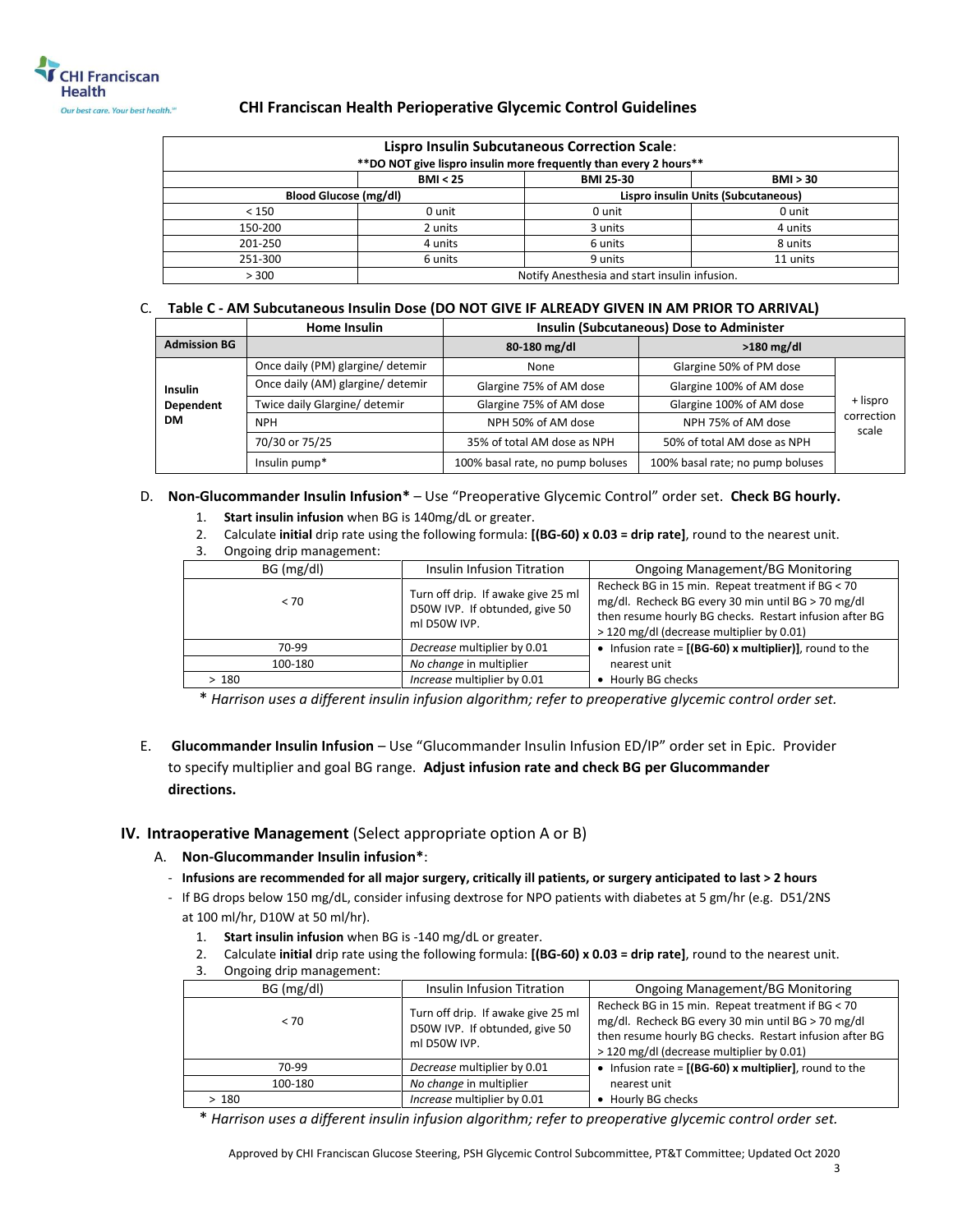

B. **Glucommander Insulin Infusion –** For new starts, specify multiplier and goal BG range. **Adjust infusion rate and check BG per Glucommander directions.**

### C. **Lispro correction scale**:

- o BG monitoring every 2 hours
- o Do **NOT** give subcutaneous lispro insulin more frequently than every 2 hours
- o Identify last dose if given in pre-admit or pre-op holding area

| <b>Lispro Insulin Subcutaneous Correction Scale:</b><br>** DO NOT give lispro insulin more frequently than every 2 hours** |                                                                               |                                                                                            |          |  |
|----------------------------------------------------------------------------------------------------------------------------|-------------------------------------------------------------------------------|--------------------------------------------------------------------------------------------|----------|--|
|                                                                                                                            | BMI < 25                                                                      | <b>BMI 25-30</b>                                                                           | BMI > 30 |  |
| <b>Blood Glucose (mg/dl)</b>                                                                                               | <b>Lispro insulin Units</b>                                                   |                                                                                            |          |  |
| < 50                                                                                                                       | Give 50 ml (1 amp) of D50W; repeat BG/treatment every 10-15 min until BG > 80 |                                                                                            |          |  |
| 51-79                                                                                                                      |                                                                               | Give 25 ml ( $\frac{1}{2}$ amp) of D50W; repeat BG/treatment every 10-15 min until BG > 80 |          |  |
| 80-149                                                                                                                     | 0 unit                                                                        | 0 unit                                                                                     | 0 unit   |  |
| 150-200                                                                                                                    | 2 units                                                                       | 3 units                                                                                    | 4 units  |  |
| 201-250                                                                                                                    | 4 units                                                                       | 6 units                                                                                    | 8 units  |  |
| 251-300                                                                                                                    | 6 units                                                                       | 9 units                                                                                    | 11 units |  |
| > 300                                                                                                                      | Start insulin infusion                                                        |                                                                                            |          |  |

### **V. Immediate Postoperative Management**

- A. Outpatient Procedures:
	- a. If on insulin drip, stop infusion.
	- b. Check BG upon arrival to PACU and every 2 hours. If BG < 70 mg/dl, give 25 ml (1/2 amp) D50W IVP and recheck in 15 minutes If BG > 200 mg/dl, contact Anesthesia for additional orders.
	- c. Medication instructions upon discharge:
		- i. Non-insulin diabetes meds may be resumed once patient is eating. If eGFR is less than 30 ml/min, recommend holding metformin and having patient receive a follow-up serum creatinine/eGFR assessment prior to resuming metformin. Metformin should only be resumed if eGFR is greater than 30 ml/min.
		- ii. For insulin:
			- 1. Resume intermediate-acting or long-acting insulin at next schedule dose. Resume prandial insulin once patient eating. May need additional units of rapid-acting insulin until resumption of regularly scheduled insulin.
			- 2. For insulin pumps, continue basal rate and resume bolus doses once able to eat/drink.
			- 3. Check BG frequently during first 24 hours post-procedure.
		- iii. If glycemic control has been suboptimal, close follow-up with PCP is recommended.
- B. Inpatient Procedures:

a. Check BG upon arrival to PACU for **all patients with DM and/or those patients with the following risk factors: BMI > 30 or age > 45.** If new hyperglycemia (BG > 180 mg/dl) is identified, notify anesthesia.

i. Treat with correction scale dose:

|         |                                                                     | <b>Lispro Insulin Subcutaneous Correction Scale:</b>               |          |
|---------|---------------------------------------------------------------------|--------------------------------------------------------------------|----------|
|         |                                                                     | ** DO NOT give lispro insulin more frequently than every 2 hours** |          |
|         | BMI < 25                                                            | <b>BMI 25-30</b>                                                   | BMI > 30 |
|         | Lispro insulin Units (Subcutaneous)<br><b>Blood Glucose (mg/dl)</b> |                                                                    |          |
| < 150   | 0 unit                                                              | 0 unit                                                             | 0 unit   |
| 150-200 | 2 units                                                             | 3 units                                                            | 4 units  |
| 201-250 | 4 units                                                             | 6 units                                                            | 8 units  |
| 251-300 | 6 units                                                             | 9 units                                                            | 11 units |
| > 300   | Notify Anesthesia provider or surgeon                               |                                                                    |          |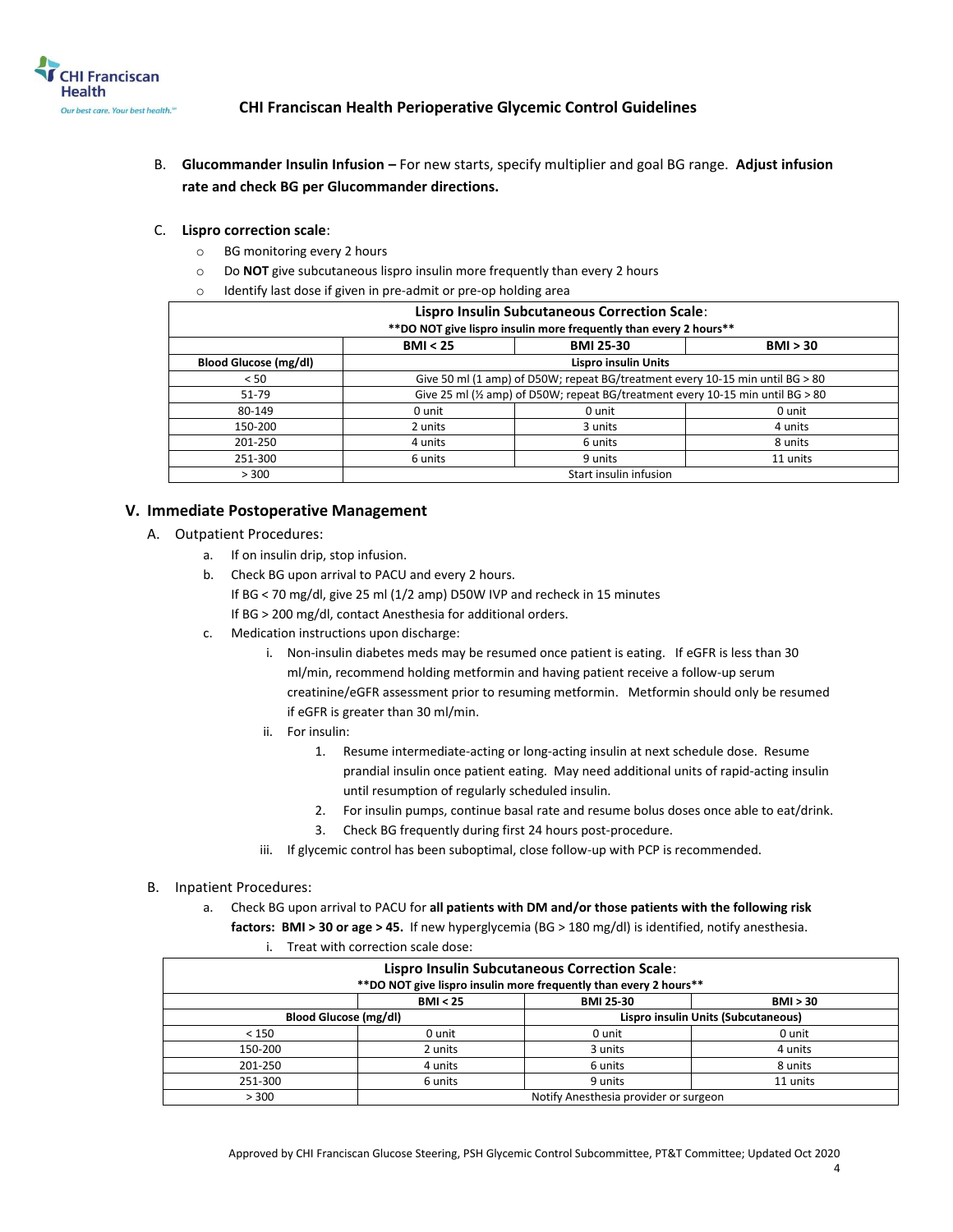

- b. Ensure plan for postsurgical glycemic control is addressed with surgeon
	- i. Insulin infusion patients
		- 1. Continue insulin infusion if:
			- **a.** Patient critically ill
			- **b.** Patient unstable with elevated BG levels > 200 ml/dl
		- 2. Transition to scheduled subcutaneous basal insulin dosing + correction scale if:
			- **a.** Insulin-dependent DM (type 1 or 2)
			- **b.** Non-insulin-dependent type 2 DM with a mean infusion rate of ≥ 1 unit/hr
			- **c.** Stress hyperglycemia with mean infusion rate of  $\geq$  1.5 units/hr
			- **d.** Persistent hyperglycemia (BG > 180)

**For patients on the Glucommander insulin infusion, enter the Glucommander Transition to SubQ Insulin order set if patient meets criteria to transition. For patients on non-Glucommander insulin infusions:**

- **Insulin-dependent DM:** Evaluate total daily insulin dose prior to admission. Use Glucommander SubQ Insulin orders custom dosing feature. Order basal insulin at ≤50% of total daily dose. If eating, order ≤50% of the remaining total daily dose as nutritional insulin (usually equally divided three times a day with meals).
- **If insulin naïve,** use Glucommander SubQ insulin orders. Evaluate appropriate multiplier to start insulin dosing. Use basal/correction if NPO and basal/bolus/correction if patient will be eating or **if anticipated to eat within 72 hours**. **Give 1st basal insulin dose 2 hours prior to stopping the infusion.**
- 3. **If not appropriate for basal insulin or if requirements for basal insulin are unknown, s**top insulin infusion and transition to blood glucose monitoring (use "Initiation of Glucose Monitoring" order set). This is suggested for:
	- **a.** Non-insulin-dependent type 2 DM with a mean infusion rate of < 1 unit/hr
	- **b.** Stress hyperglycemia with mean infusion rate < 1.5 units/hr
	- **c.** Well controlled DM on diet alone or single oral anti-diabetic medications
- ii. Non-insulin infusion patients
	- 1. Transition to glucose monitoring (use "Initiation of Glucose Monitoring" order set) if:
		- **a.** No previous history of diabetes and single isolated elevated BG value
		- **b.** Well controlled DM on diet alone or single oral anti-diabetic medications
	- 2. Transition to Glucommander SubQ insulin orders if:
		- **a.** Insulin-dependent DM (type 1 or 2). Use custom dosing feature to provide similar total daily dose of insulin at home. Ensure basal insulin is provided at ≤50% of total daily dose of insulin at home.
		- **b.** Non-insulin-dependent type 2 DM with BG > 180 x 2
		- **c.** Stress hyperglycemia with BG > 180 X 2.
	- 3. Notify provider for BG < 70 or > 300 mg/dl.

### **VI. Postoperative Management**

- 1. Glycemic goals: preprandial or fasting 100-140 mg/dl, random: less than 180 mg/dl
- 2. **Insulin therapy is preferred inpatient treatment strategy.** Oral antidiabetic medications should be held until patient stabilized. May be resumed prior to discharge if:
	- Patient eating greater than 50-75% of meals
		-
	- No acute kidney failure **No hypoglycemia within last 24 hours No hypoglycemia within last 24 hours**
- 3. Initiate insulin orders via appropriate order set. *Inpatient Glycemic Control Guidelines located at end of order sets*.
	- Glu Glucommander Insulin Infusion ED/IP
	- Approved by CHI Franciscan Glucose Steering, PSH Glycemic Control Subcommittee, PT&T Committee; Updated Oct 2020 Glu - Glucommander DKA and HHS Insulin Infusion ED/IP